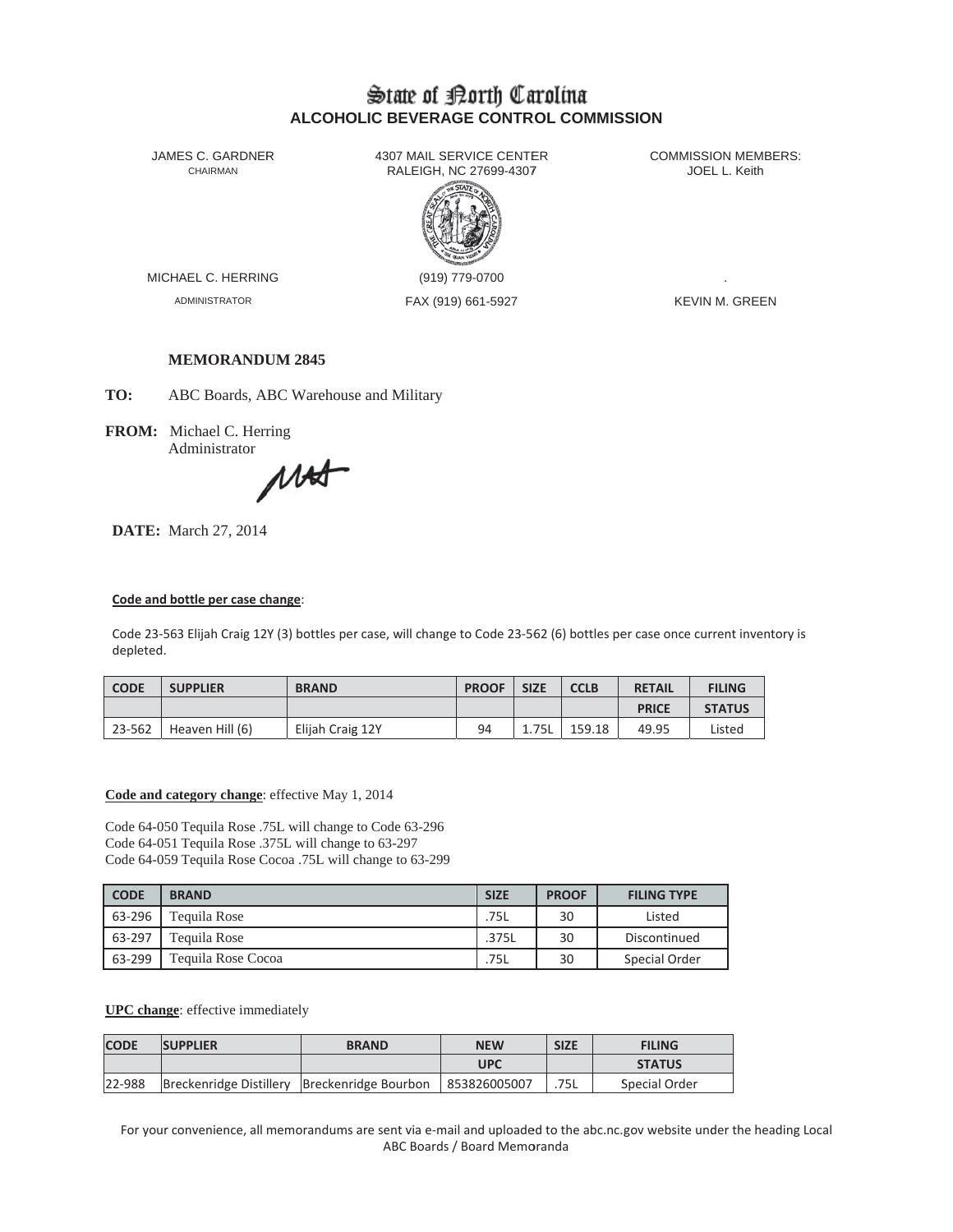## **Supplier name change**: effective immediately

The following product will be represented by Barrister & Brewer instead of Brothers Vilgalys Spirits / Barrister & Brewer

| <b>CODE</b> | <b>BRAND</b>           | <b>SIZE</b>                    | <b>PROOF</b> | <b>FILING TYPE</b> |
|-------------|------------------------|--------------------------------|--------------|--------------------|
| 66-279      | Mystic Bourbon Liqueur | <b>751</b><br>. <i>. .</i> J L | 60           | Listed             |

#### **Remittance Address**

Barrister & Brewer 5820 Ten Springs Lane Durham, NC 27705

#### **Supplier change:**

Effective April 1, 2014, the following brands will transfer from Remy Cointreau to MHW/ Edrington Group

| <b>CODE</b> | <b>BRAND</b>                       | <b>SIZE</b> | <b>PROOF</b> | <b>FILING TYPE</b> |
|-------------|------------------------------------|-------------|--------------|--------------------|
| 00604       | Brugal 1888                        | .75L        | 86           | Listed             |
| 20469       | Remy Martin V w/ Pineapple Juice   | .75L        | 80           | Listed             |
| 21112       | The Macallan 18Y                   | 50ML        | 86           | Special Order      |
| 21143       | The Macallan 12Y                   | 50ML        | 86           | Special Order      |
| 21232       | The Famous Grouse - 12Pk           | 50ML        | 80           | Special Order      |
| 33918       | <b>Cutty Sark</b>                  | 1.75L       | 80           | Listed             |
| 33920       | <b>Cutty Sark</b>                  | .75L        | 80           | Listed             |
| 33965       | The Famous Grouse                  | 1.75L       | 80           | Listed             |
| 33967       | The Famous Grouse                  | .75L        | 80           | Listed             |
| 33970       | The Famous Grouse 18 Y Malt Whisky | .75L        | 80           | Special Order      |
| 33972       | The Black Grouse                   | 1.75L       | 80           | Listed             |
| 34411       | The Macallan 12Y                   | .75L        | 86           | Listed             |
| 34424       | The Macallan 12Y                   | 1.75L       | 86           | Listed             |
| 34426       | The Macallan Scotch Whisky 30Y     | .75L        | 90           | Special Order      |
| 34427       | The Macallan Fine Oak 21Y          | .75L        | 86           | Special Order      |
| 34436       | The Macallan 18Y                   | .75L        | 86           | Listed             |
| 34442       | The Macallan Anniversary 25Y       | .75L        | 86           | Listed             |
| 34459       | <b>Highland Park 18Y</b>           | .75L        | 86           | Special Order      |
| 34474       | The Macallan Fine Oak 10Y          | .75L        | 80           | Special Order      |
| 34477       | The Macallan Fine Oak 15Y          | .75L        | 86           | Listed             |
| 34536       | <b>Highland Park 30Y</b>           | .75L        | 86           | Special Order      |
| 34621       | Highland Park 12Y S.M.             | .75L        | 86           | Listed             |
| 47057       | <b>Brugal Gold Label</b>           | .75L        | 80           | Special Order      |
| 47060       | Brugal Extra Viejo                 | .75L        | 80           | Special Order      |
| 49190       | <b>Brugal Anejo</b>                | .75L        | 80           | Special Order      |

#### **Remittance Address**:

MHW / Edrington Northern Blvd, Suite 312 Manhasset, NY 11030

For your convenience, all memorandums are sent via e-mail and uploaded to the abc.nc.gov website under the heading Local ABC Boards / Board Memoranda